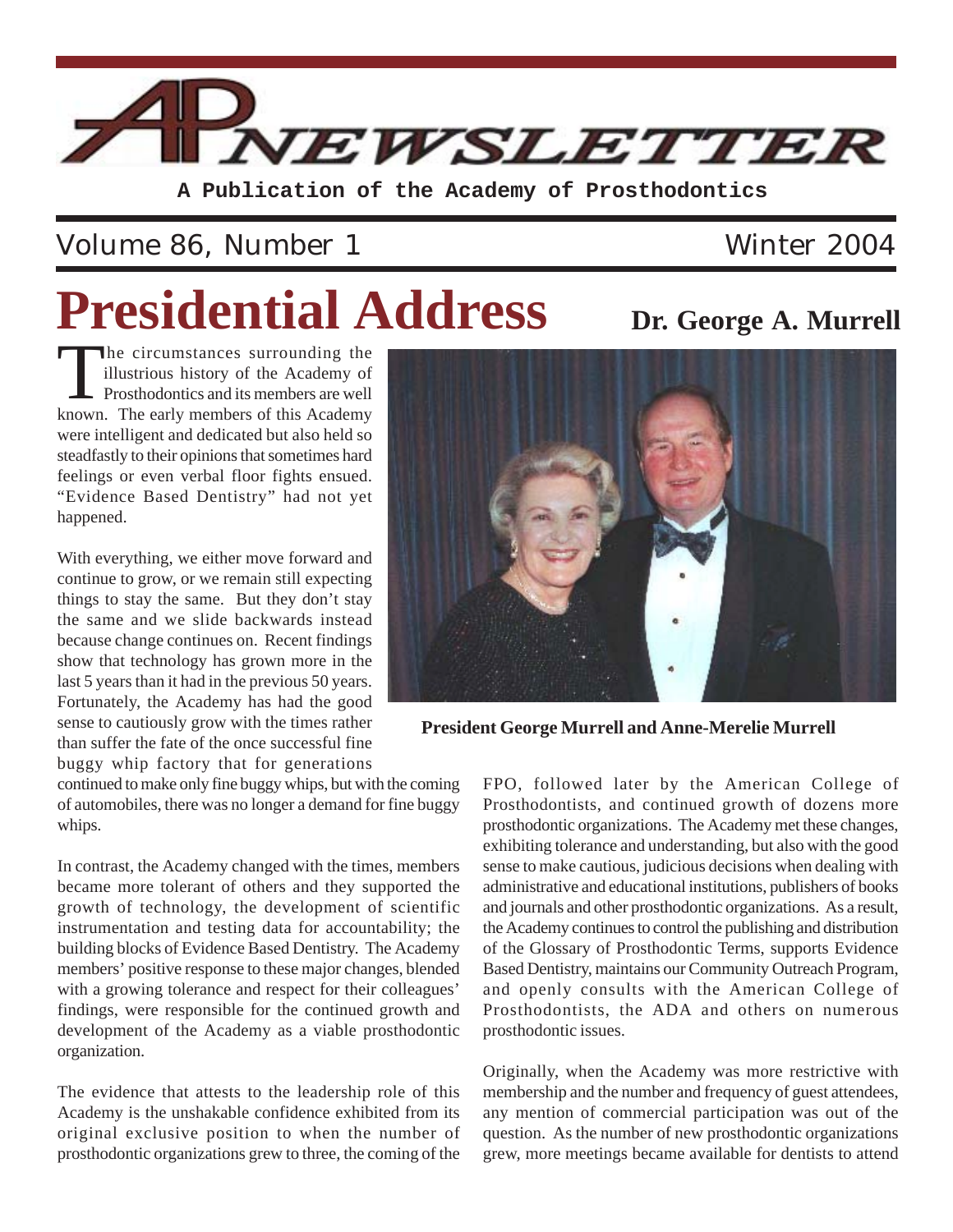

# **Perspectives by Sreenivas Koka**

# **Now You See It...Now You Don't**

ooking back on times in humanity's<br>recent history where fundamental<br>thange could be witnessed, the<br>coming of the digital are may well be recent history where fundamental  $\triangle$ hange could be witnessed, the coming of the digital age may well be considered as significant as the birth of the Renaissance, the intellectual glow of the enlightenment or the steam power of the Industrial Revolution. Almost all of us are now tangled up in the internet through the World Wide Web so much so that it is becoming the first place to go for information. Now, given all of the information in a readily accessible format, the use pattern might seem to be reasonable, logical and prudent (or "RLP" as I like to say to my dental students). In fact, the internet is not just a place to go for information, in some instances it is rapidly becoming the only place to go as some disseminators of information are choosing to forgo use of the printed presses (industrial devolution?).

Whether it's a newspaper subscription or a subscription to a scientific journal, there are often differences in information access between those who have a "full" subscription, those who have an "on-line subscription only", and those who have "guest access". For example, members of IADR/AADR are requested to make such a choice. Those who choose the "online only" subscription will no longer receive the printed version of the Journal of Dental Research in the mail. At first glance, this streamlining of "access to information" may seem like a good idea. But are there drawbacks to an online only concept?

I find that holding a journal in my hands has a comforting predictability to it. That journal will always be there for me to read and re-read. Granted the figures may fade a little and the pages may yellow a tad, but the journal will sit

faithfully on its shelf waiting for you to come by and flip its pages whenever needed. The Web, though, is a very different story. What happens when a web page that holds important information changes its address?

Imagine that you have bookmarked a page, gone back to it some time later, and upon clicking on your bookmark you are redirected to another page. You will run into this scenario when the website has been courteous enough to provide such a redirection service—an inconvenient but manageable scenario. But what happens when a web page that holds important information changes its address without redirecting you or worse yet, just disappears. Ever seen that "404 Not Found" message appear on your screen, especially for a bookmark you haven't used in a while? Many times when this message confronts you it is because the web address for that page no longer exists. Now perhaps this doesn't happen to you too often, but I would like to pass along some statistics published by *The Washington Post* writer Rick Weiss earlier this year in *The San Francisco Chronicle* (Nov. 30, 2003; www.sfgate.com) that might startle you.

Page 2 Researchers at the University of Colorado Health Sciences Center recently published their results after studying the footnotes/references in three prestigious journals: The New England Journal of Medicine, Nature and Science. The authors evaluated the number of inactive internet sites quoted as references or footnotes and discovered that 15 months after publication 10 percent of the sites were inactive. The situation gets worse as 13 percent were inactive 27 months after publication. For those who have

experience with scientific publishing, you know it can take 15 months to get an article published! And for those who are involved in the publishing process itself, the quandary becomes "Should journals permit internet sites to be used as references?"

In discussing this situation with a colleague, we decided one should take no chances and print out all documents or papers. This leads to storage issues of course, but we all know of colleagues who assume that they can print something from the Web later, if and when they need it. The dilemma is that when they need it, it might no longer be there. Given the propensity for web pages to become inactive, the RLP

#### **Continued on page 8**

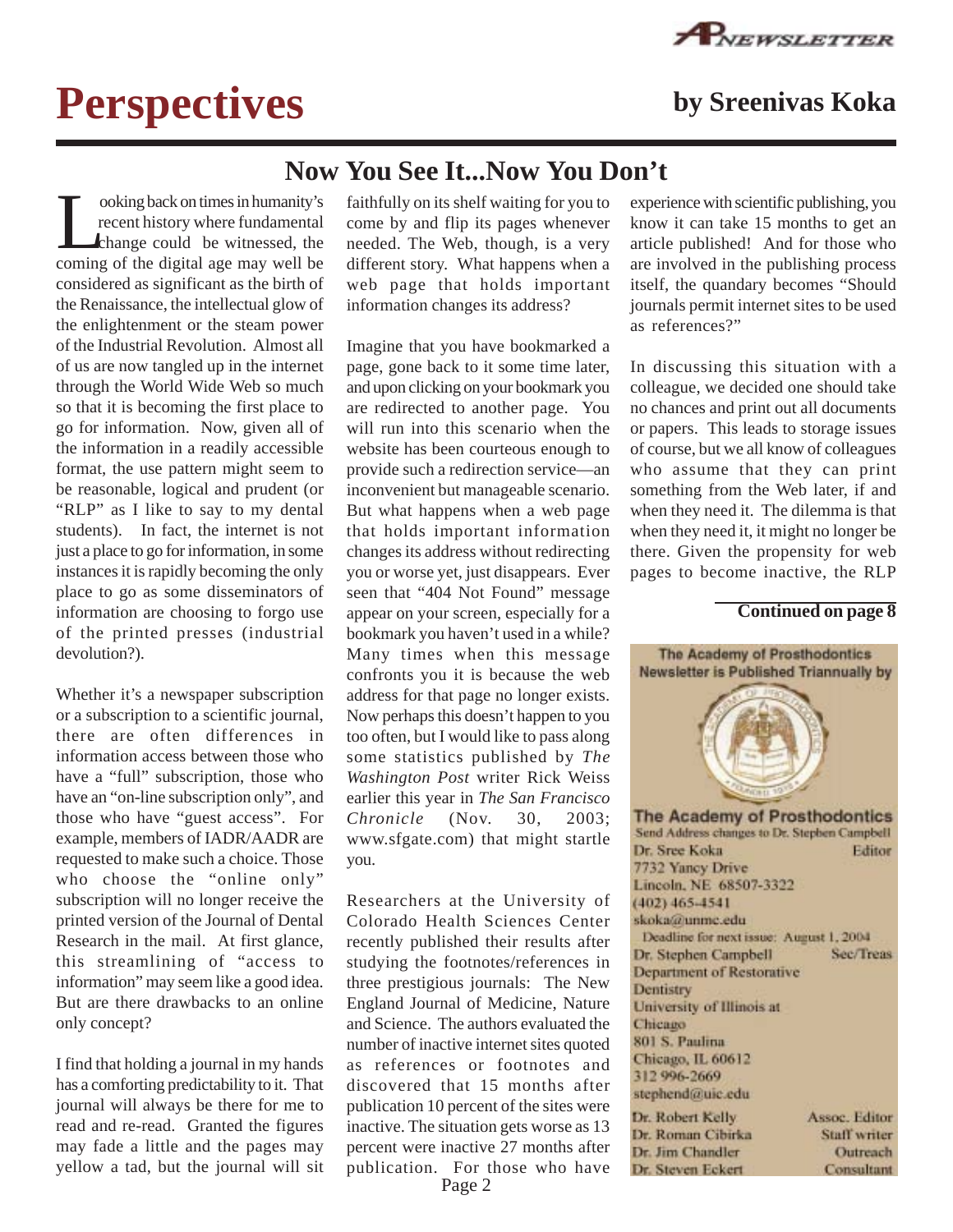# **Secretary-Treasurer Notes** By Stephen Campbell

The final planning for the 2004<br>Niagara Meeting from May 4<br>through 8 is well on the way. Niagara Meeting from May 4 Please note the hotel and travel information elsewhere in this Newsletter. The Welcoming Dinner will be Tuesday, May 4 with the Get Acquainted Breakfast and opening Scientific Session on Wednesday, May 5. The Executive Council will meet on Tuesday, May 4. We encourage all of you to invite guests and promote attendance at our Annual Scientific Session. You may visit the Academy's website (www.academyprosthodontics. org) for the latest updates regarding the annual session.

Local Arrangements chairs, Ron and Judy Jarvis, have been organizing the local arrangement details. In response to the memberships requests we will have a single outing this year. We will also keep the bus rides to a minimum. Our outing will be on Thursday afternoon at the "Maid of the Mist" followed by the "Oh Canada Eh?!" dinner and show.

Dr. Wiens has been hard at work with the Program and the Annual Scientific Session will run from Wednesday, May 5 through Saturday, May 8. We are all in for a treat. Sessions include creating change and community outreach, the implant interface, evidence based dentistry, and innovations in education and Prosthodontics. The evidence based dentistry session on occlusion will have breakout sessions. Academy Fellow, Dr. Rasmussen, will present a Decade of the Academy's Community Outreach Program.

The Program will end by 1:00 PM on Saturday, May 8. It is extremely important that we respect the speakers and the history of our Academy. We have a responsibility to stay until the end of the programming. Please do not plan

departure from the Hotel before 1 PM on Saturday. I have checked flight schedules and there appears to be adequate afternoon flight alternatives to allow for connections in Chicago and elsewhere.

A reminder that the meeting is in Canada and proof of citizenship is required. Visitors from all countries but the USA need a passport to enter into Canada. For U.S. and Canadian Citizens, a driver's license and second piece of identification, such as a birth certificate, is often required.

The preferred arrival and departure airport is Buffalo International. It is approximately 35 miles from the Hilton Niagara and takes about 45 minutes. Bus service, limousine, taxi and car rental services are available. One-way cab fare is approximately \$75.00. We are also exploring transport services from the airport to Niagara. You may want to consider renting a vehicle if you wish to do any additional sightseeing.

When making reservations please be certain to make the Hotel aware that you are staying as part of the Academy of Prosthodontics meeting. You are strongly encouraged to stay in the Hotel that we have contracted with as we have a financial obligation. The Hilton Niagara Falls is in Niagara, Canada and the room rate is \$139.00 per night Canadian. Do not call the general hotel reservation number. Reservations must be made directly through the Hilton Sales and Catering Department at 1-800-339-5023 ext 55501. The meeting registration and detailed information will be out in the near future.

Everyone should have received his or her dues statements. The dues include the subscription to the Journal of Prosthetic Dentistry. If you have not

received your dues statement, please contact me immediately (stephend@uic.edu). Payment is due by February 1 to avoid a late fee. It is very important that you review your personal information on the dues statement and update it so that we can maintain the most accurate database of our membership.

The Strategic Planning Committee (SPC) and Executive Council met in Chicago in October. The SPC conducted a comprehensive survey of the membership to solicit members' opinions on three questions. Responses to these questions demonstrated two foci of interest, scholarship and fellowship. There appears to be consensus that individuals are attracted to the Academy

#### **Continued on page 4**



Suite 290 Prairie Village, KS 66207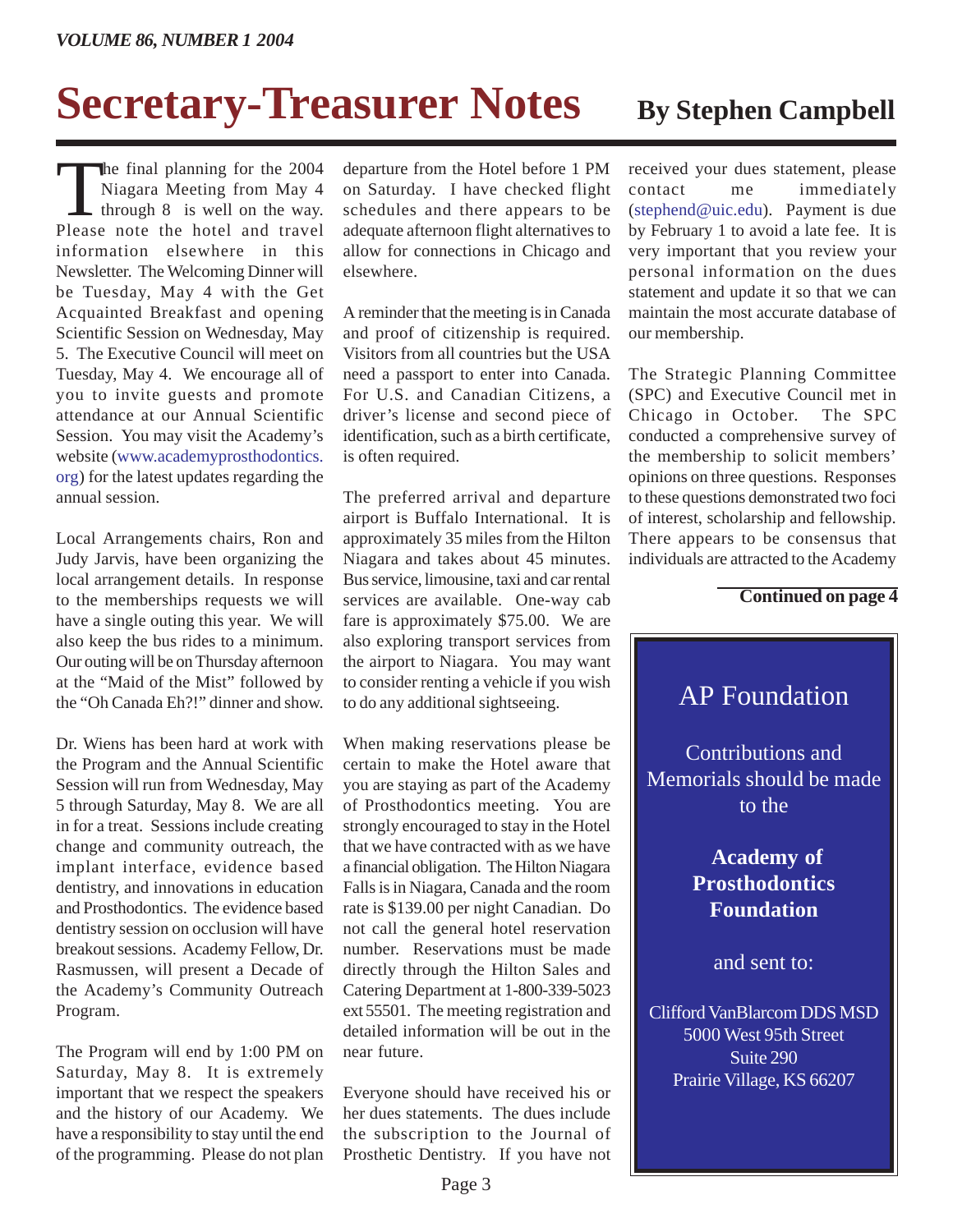

### **Continued from page 3 Secretary-Treasurer Notes**

because of common intellectual interests but maintain an affiliation due to strong fellowship. The survey cited events and opportunities for fellowship and scholarship. The Committee met to discuss the results of this survey and to identify methods to approach and to maximize these common values. The next step in the process is for committee members to contact AP Fellows to update the members on the progress and to ask for additional input. The Strategic Planning Committee will present the plan to the membership at the May meeting.

The October Executive Council Meeting considered many issues including all of the Committee Reports as well as fellowship issues, the annual program budget, membership criteria, place of meeting, and annual program guidelines.

The 2005 (Scottsdale) and 2006 (San Francisco) sites have been finalized and look to be great venues for our meetings. Negotiations are ongoing for the 2007 (New York) and 2008 (Houston – St. Louis) sites.

Guidelines for the discussers have been further refined by the Council in keeping with the comments of the Fellowship. The discusser guidelines have been included as an insert in the Newsletter. These are provided to all speakers and Academy Fellows that will serve as discussers. The EC also approved obtaining more feedback from the discussers regarding potential new member speakers. A questionnaire was developed to standardize the responses and process. It will be provided to all discussers.

The Council also discussed the criteria for Associate and Active Fellowship. These discussions were broad based but also focused on the requirement of publication and the submission of a

manuscript suitable for publication. An effort to clarify the criteria statements was made by the EC. The criteria should not be considered secret and should be clearly communicated to all members and perspective member/speakers. A summary sheet of the criteria is included as an insert in the Newsletter and will also be available at the Annual Business Meeting for discussion. Scholarly pursuit as demonstrated by publication has been and still is a requirement of Academy membership.

The Fellowship nomination forms and folders will reflect these changes. The nomination form will include a summary of the key membership criteria for each candidate to make it easier to evaluate the candidates. In addition, all potential members will have these expectations clearly communicated to them well in advance of any presentation. Academy discussers will also be provided the information. Academy policy clearly states that papers that have been selected by the Program Chair for discussion by a Fellow of the Academy must be in possession of the discusser at least onemonth prior to the presentation.

Dr. Roy Yanase has been active as Chair of our new Corporate Liaison Committee. We would like to recognize our corporate sponsors that have so far committed to support of 2004 Niagara Meeting: NobelBiocare (Maid of the Mist Outing), ITI Straumann (Installation Banquet), Ivoclar (Welcoming Dinner), Philips Oral Healthcare (President's Reception), Dentsply International, 3i – Implant Innovation, 3m – ESPE, Dillon, Panadent, and AstraTech.

The Council also continued to consider a defined budgetary process in support of the Annual Scientific Program. Current policy allows for contributing essayists to receive free registration and attendance at all of our social events. There is no mention of honoraria or travel support for contributing essayists that are dental professionals. Travel support is confined to essayists that are non-dental professionals. This has made assembling a sound scientific program an incredibly onerous task. A clearly defined process and budget needs to be established in support of our Annual Scientific Program. The EC hopes to have a proposal to present to the membership at the Annual Business Meeting.

The transfer of the Treasury was completed in December 2003 from Dr. Wiens to myself. The EC approved an increase in the guest meeting registration fee to \$495. The Association of Prosthodontists of Canada will hold its Interim Executive Council Meeting in conjunction with our meeting. We will extend an invitation to the approximate 180 Canadian Prosthodontists.

An article on the Academy's Community Outreach Program was submitted to the Newsletter of the American College of Prosthodontists (ACP Messenger). Finally, we would like to welcome and congratulate our new Fellows to be inducted in Niagara Falls:

#### **New Associate Fellows:**

Dr. Lawrence Green Dr. Donna Hecker Dr. Jamie Kaukinen Dr. Christopher Marchack Dr. Geoffrey Thompson **New AP Active Fellows:** Dr. Lisa Lang Dr. Carlo Marinello **New AP Life Fellows:** Dr. Richard Grisius Dr. Edward Plekavich

Wishing every one a Happy New Year – See you in Niagara!

Steve Campbell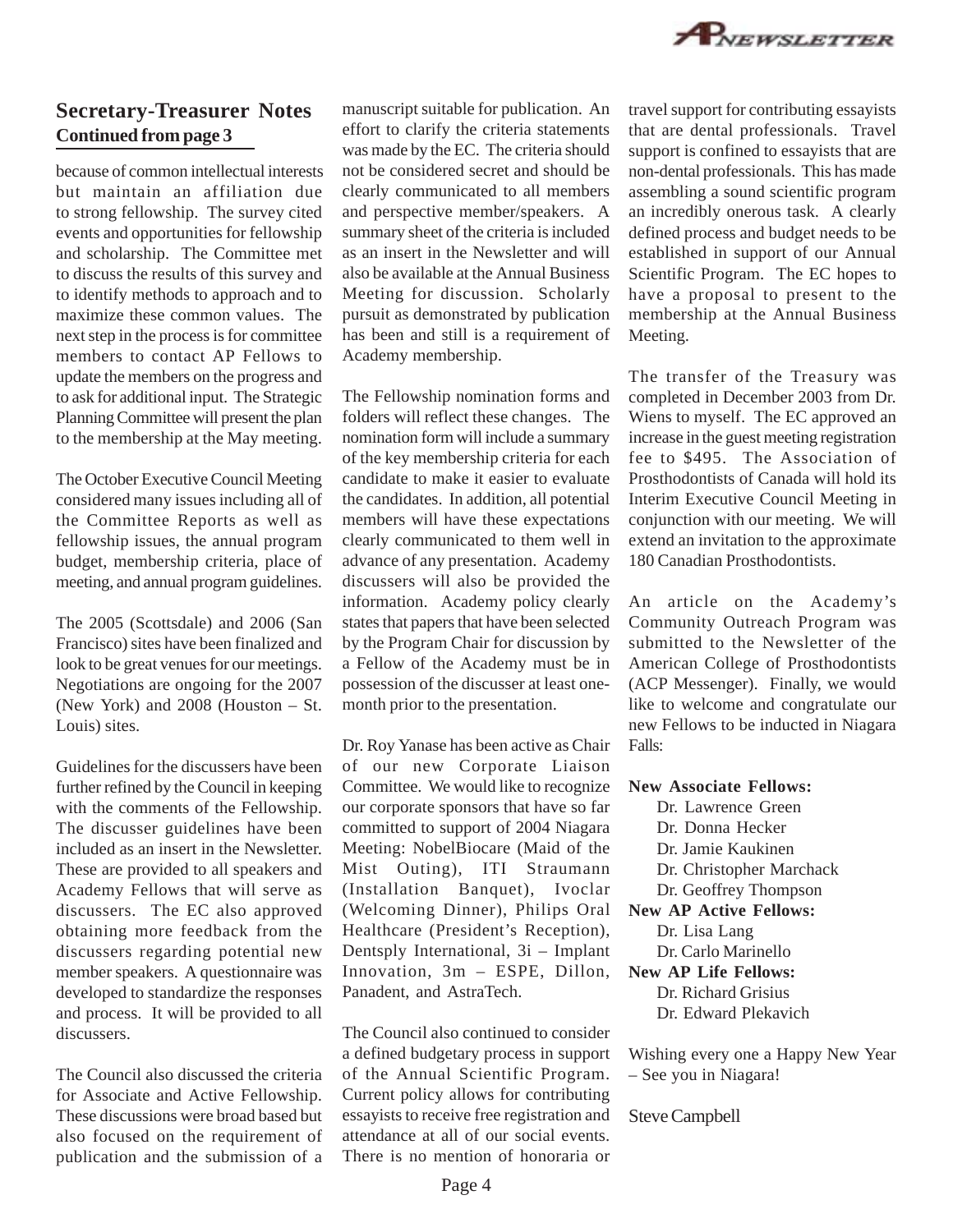

# **New Active Fellows**

inducted during the Annual Scientific Session in Boston, May 2003

From left to right:

Dr. Clark Stanford Dr. Thomas McGarry Dr. Ana Diaz-Arnold Dr. Robert Kelly Dr. Lawrence Brecht Dr. Antonio Bello

## **The Academy of Prosthodontics Annual Scientific Session Niagara Falls, Canada**

### **Meeting Dates** – May 4 through May 8, 2004

The Welcome Dinner will be Tuesday, May 4 with the Get Acquainted Breakfast and opening Scientific Session on Wednesday, May 5. The Program will end by 1:00 PM on Saturday, May 8. It is extremely important that we respect the speakers and the history of our Academy. We have a responsibility to stay until the end of the program. Please do not plan departure from the Hotel before 1 PM on Saturday. There appear to be adequate afternoon flight times to allow transfer to final destinations.

#### **Hotel Information**

When making reservations please be certain to make the Hotel is aware that you are staying as part of the Academy of Prosthodontics meeting. You are strongly encouraged to stay in the Hotel that we have contracted with as we have a financial obligation. We encourage you to register early but you must register before April 15, 2004. The Hotel is in Niagara, Canada.

Hilton Niagara Falls (\$139.00 per night Canadian)

6361 Fallsview Boulevard

Niagara Falls, ON L2G 3V9, Canada

**Do not call the general hotel reservation number.** Reservations must be made directly through the Hilton Sales and Catering Department at 1-800-339-5023 ext 55501. The meeting registration and detailed information will be out in the near future.

#### **Travel Information**

Passports or other proof of citizenship

Visitors from all countries but the USA need a passport to enter into Canada. For U.S. and Canadian Citizens, a driver's license and second piece of identification, such as a birth certificate, is often required.

#### Air and Ground Transportation

The preferred arrival and departure airport is Buffalo International. It is approximately 35 miles from the Hilton Niagara and takes about 45 minutes to travel from the airport to the hotel. Bus service, limousine, taxi and car rental services are available. One-way cab fare is approximately \$75.00. We are also exploring transport services from the airport to Niagara. You may want to consider renting a vehicle if you wish to do any additional sightseeing.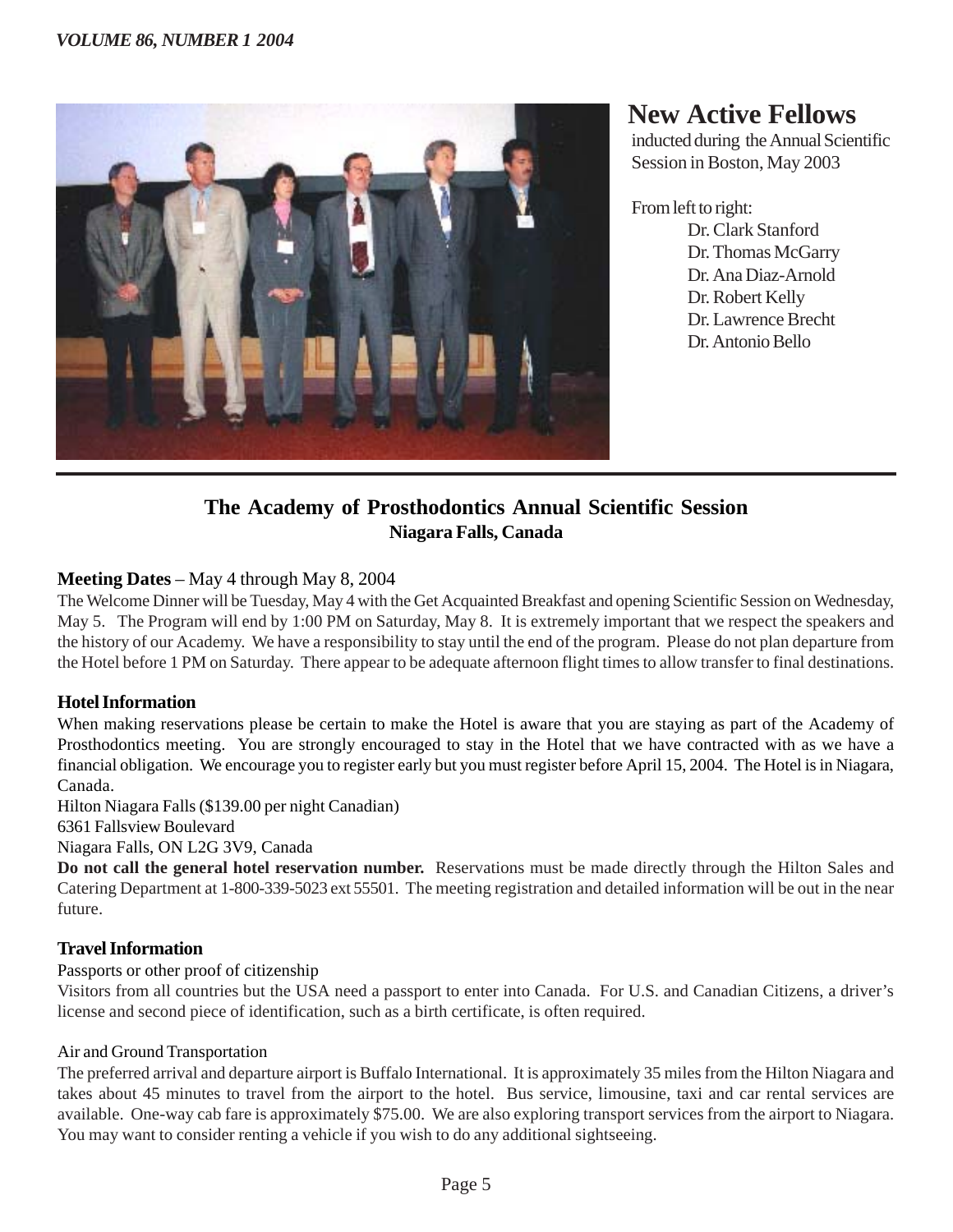## **Continued from page 1 Presidential Address**

as did more societies and academies with which dentists could choose to affiliate. Meetings became bigger and better with more amenities, but more expensive as a result. Members had some hard decisions to make and prudently, they relaxed restrictions on guest attendance and as costs continued to rise, they gradually encouraged corporate sponsorship to where it is today. Jonathan Wiens understands this situation well and with his permission, a partial summation of a recent communication from him follows. In his appraisal he masterfully describes one of the most vexing problems of this Academy, about which he said: "The Academy has prided itself on the ability to attract credible speakers who would be honored to be on our program without an honorarium or expense reimbursement, however, the costs of doing so make it difficult in today's economic and educational environment". Dr. Clifford VanBlarcom also recognized this problem several years ago and he commenced work to develop specific budgetary guidelines for the Program Chair. Progress was made but no one could have possibly anticipated how difficult it would be to properly compensate speakers without a specific budget, further complicated with several categories of speaker. Dr. Wiens suggested that we revisit the Speaker Expense Reimbursement policies so the Program Chair would have an opportunity to develop a more stimulating scientific program without having to simultaneously function as a fund raiser. Several members, Drs. Howard Landesman, George Zarb, Ted Riley and others have been able to do this by being extremely accomplished in raising funds for their programs, but not everyone has those abilities. Those working to solve these problems are very knowledgeable and dedicated, and with help, their results will be excellent.

Money is critical to the resolution of the budget problem. The usual sources of money are dues, registration fees, corporate sponsorship, the AP Foundation, and the ICC (and to cut spending). These are considered in Council from time to time, and currently, corporate sponsorship, registration and guest fees show the most promise for a short-term resolution. The concept of Interim Council meetings may have originated about 20 years ago by Dr. Charles Bolender and his Council colleagues when they would meet to discuss matters of the Academy, possibly do a little fishing, but spend the majority of their time on Academy business, *all at no expense to the Academy*. Now, some years later, one of the most important Council activities in administering the affairs of the Academy is the Interim Council Meeting. The meeting is held every Fall at Chicago's O'Hare airport to discuss the business of the Academy. Even though activities are held to a minimum, reimbursing airfare, hotel rooms and meals for 8-10 councilors is expensive for the Academy as well as the time and inconvenience of travel for the attendees. Videoconferencing was suggested as a way to conduct the Interim Council Meeting possibly to cut spending and eliminate travel, but follow-up research showed that videoconferencing would be far too expensive. Teleconferencing, however, is less complex, less expensive and is still being studied as a feasible option.

A recent review of several previous Presidents' remarks left me troubled about a reminder from Dr. Landesman that many people still had no idea what a prosthodontist was. In concert with Dr. Gary Goldstein's remarks, Dr. Landesman reminded us of the disturbing drop in the number of students enrolled in prosthodontic residency programs. Dr. Landesman's solution was to target imminent dental school graduates for enrollment in residency programs and then concentrate research, educational and practice experience in the area of implant dentistry in order to permit prosthodontics to be recognized as an innovative specialty of the 21st century. About 4 years ago, Dr. Landesman said "I urge the Academy of Prosthodontics to become the first prosthodontic organization in the world to take the needed step and become the Academy of Prosthodontic and Implant Dentistry". The Academy of Prosthodontics is the most appropriate Academy to take this responsibility because those who introduced Professor P. I. Branemark to this continent, those who performed the first clinical trial of endosseous titanium-based implants in North America, those who first taught these methods to other dentists, and those who founded the Academy of Osseointegration and *The International Journal of Oral and Maxillofacial Implants*, were all members of the Academy of Prosthodontics. Since I first heard of this proposal over 4 years ago, I have yet to see evidence of any follow-through activity. Recently, I received an announcement of such an implant course being offered being offered by the American College of Prosthodontists at the Loma Linda University School of Dentistry. I am not nearly as disturbed about the Prosthodontics problem as I am the apparent loss of opportunity due, possibly, to the lack of follow-through evaluation of a proposal. The members of this Academy are capable of hundreds of good ideas, but without taking action, good ideas are nothing more than a dream. In view of past oversights, a special Ad Hoc committee could be formed to see that every reasonable suggestion is recorded, prepared and submitted to the Executive Council for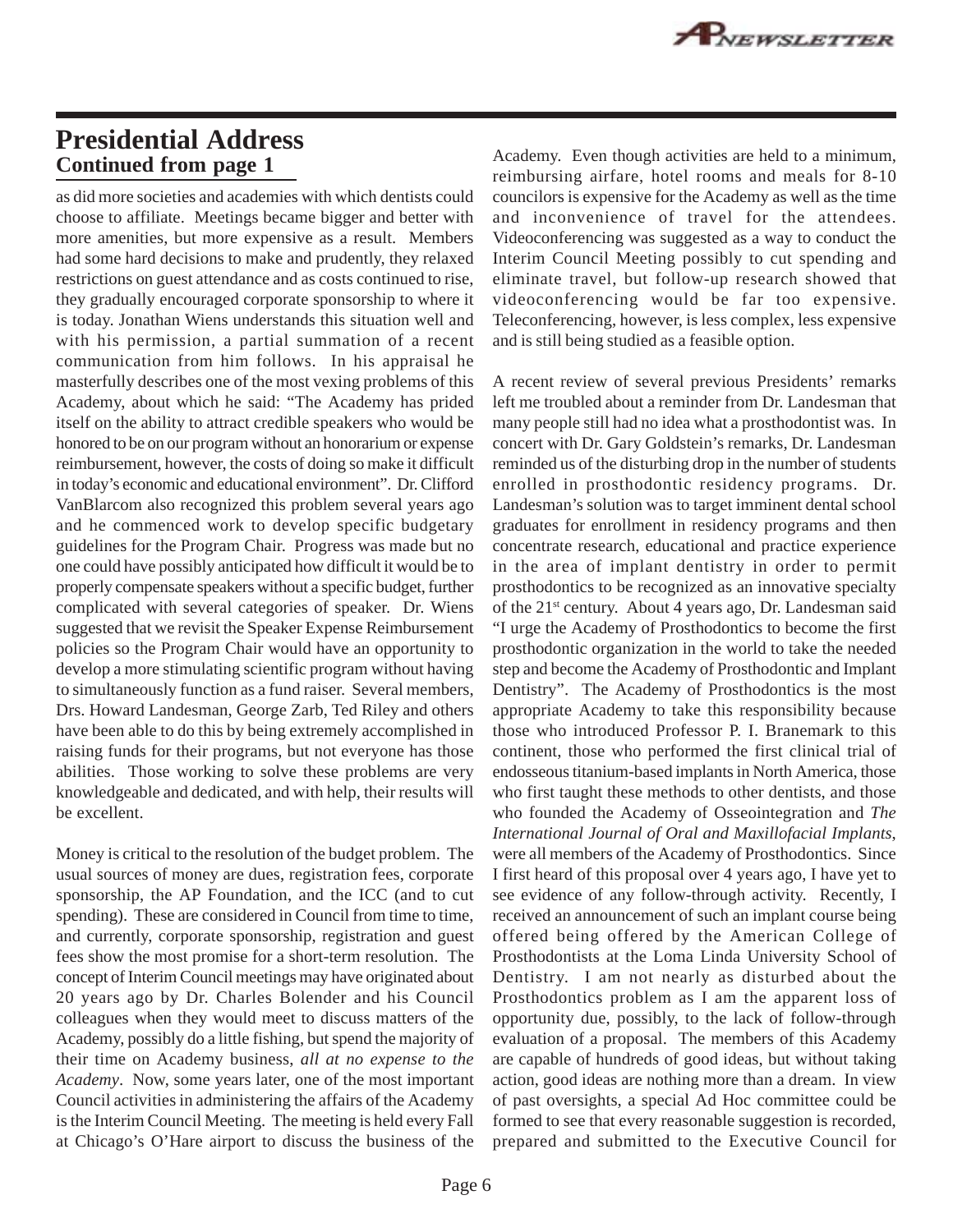## **Continued from page 7 Presidential Address**

determination of its merit. The members of this Committee should be experienced, knowledgeable, have time available and a willingness to work responsibly together as a group rather than letting the Chair do the whole job.

Many of our members have made significant contributions to Academy activities. Regrettably, space does not permit speaking of them all now, but I would like to mention Past President Gary Rogoff's initiation of our recent Strategic Planning activities which are so expertly planned and conducted by Dean Charles Goodacre. A lot was accomplished and I'm sure the follow-through and implementation of results will be equally impressive.

In closing, I would like to start with offering congratulations to Stephen Campbell and Steven Eckert for their survival and extraordinary performance as Secretary-Treasurer and Recording Secretary. There are Executive Councils, and then there is our Executive Council to which I wish to express my appreciation for their support, their good nature, the fact that they can disagree without being disagreeable, that there are no politics, no hidden agendas, no cliques; just hardworking, brilliant, inspiring people fulfilling their purpose of doing everything they can in the best interest of the Academy, according to the wishes of the membership.

To our Local Arrangements people, Judy and Ron Jarvis, my sincere thanks for informing us of the impressive growth in Niagara Falls and for your diligence in developing an array of activities to be sure we all will have a great time. I wish to congratulate Jonathan Wiens, with commendation, for graciously serving seven years as Secretary-Treasurer, Recording Secretary, Academy Chief Financial Post Session Hotel Surcharges Negotiator, Academy Liaison Officer, and the role of Chaplain, which, of course he shares with Cliff VanBlarcom. In his spare time, as Program Chair, Dr. Wiens has worked in conjunction with all the other program committees to develop an outstanding Scientific Program that will be an inspiration to us all.

I would like to recognize and thank all of the other committee members who work in the background to help make this Academy function so well within our bounds and our interaction with other dental organizations outside our bounds. About a year ago, during the Installation activities, I said the level of greatnesss of an organization is a reflection of the nature of its members. That statement has been reaffirmed to me many times over this past year. Because of our past Fellows, who conceived this prestigious Academy, our present Fellows who continue to build upon our heritage, and because of the promise of our recently-inducted Fellows as the future leaders of the Academy, I am very optimistic about our future. I am truly honored to have had the responsibilities of this appointment as President and I hope I have served you well with enthusiasm and humility. Thank you.

# **Academy of Prosthodontics Executive Council 2003-2004**

Seated from left to right:

**Dr. Stephen Campbell** (Secretary-Treasurer) **Dr. Jonathan Wiens** (Vice-President) **Dr. George Murrell** (President) **Dr. Clifford VanBlarcom** (President-Elect)

Standing from left to right:

**Dr. Gary Rogoff** (Immediate Past-President) **Dr. David Eggleston** (Councilor) **Dr. Steven Eckert** (Recording Secretary) **Dr. Rhonda Jacob** (Councilor) **Dr. Gary Goldstein** (Councilor) **Dr. Charles Goodacre** (Councilor)